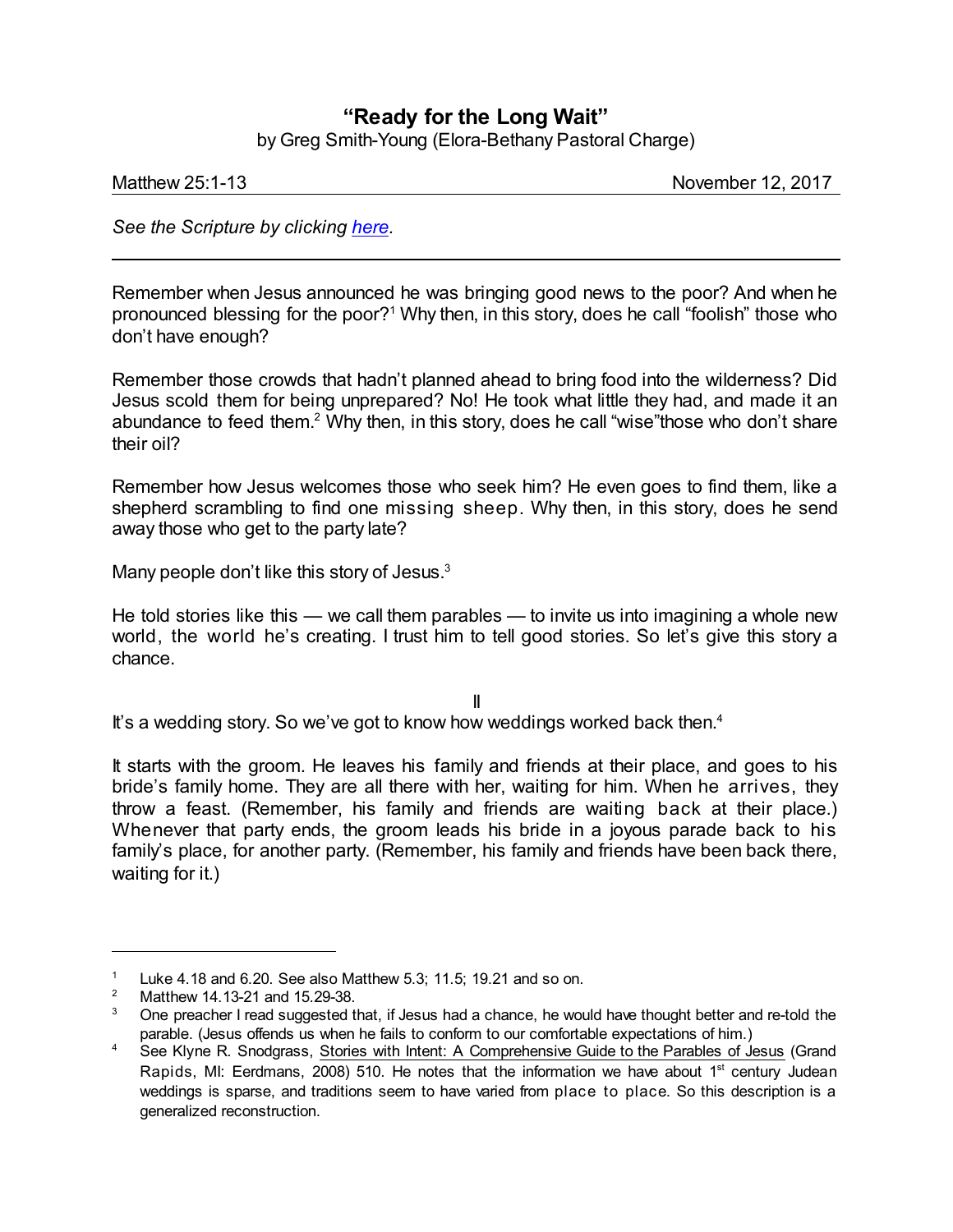But in Jesus' story, the feast at the bride's home keeps going. Going. And going. Back at his place, everyone is still waiting for the groom to come back with her. Waiting. Waiting. And waiting. It gets late into the night. Some nod off.

Ten in particular. The Bible calls a Greek word<sup>5</sup> that means "virgins." This isn't about their sexual history, though. The point is, they are young, brides-to-be-someday. The sort who immerse themselves in *Today's Ancient Bride* magazine (if such things existed back then). The sort who scamble to catch the bouquet (if they threw it back then). They are wedding crazy!

They are anticipating the groom getting back. When he does, the party will start. Only then. Not until then! They are waiting. Waiting. And waiting . . . snore.

III

That's the story so far. To hear what comes next, we need to realize something. With Jesus' stories, it's important to *not* be distracted by what they are *not* about.

Like in his "Good Samaritan" story. Yes, the hero uses oil and wine to treat wounds. But Jesus is not teaching first aid. Or in his "Prodigal Son" story. Yes, the father orders up a calf for his son's welcome-home feast. But Jesus is not lobbying for the veal farmers' association. 6

Jesus shows us plenty about his favour for those who are poor. But this story is not about that. Besides, the attendants who ran short of oil could afford more. They went out to buy it.<sup>7</sup> Poverty is not their problem.

Jesus shows us plenty about generosity. But this story is not about that. Besides, if the five with extra oil had split their supply with the others, none of their lamps would have lasted long enough for the party.<sup>8</sup>

Jesus shows us plenty about his welcome of undeserving people like us into his Kingdom. But that's not what this story is about either.

<sup>5</sup> *Parthenoi.*

<sup>6</sup> Responding to the ethical objections raised against this parable, Snodgrass writes: *"Parables are not* direct pictures of reality and do not claim to portray life as it should be. They only partially map the realities they seek to reveal. . . . This parable is not about ethics but about wisdom and foolishness with regard to being prepared. . . . Such charges betray an insensitivity both to the situation depicted and to how *stories function."* Snodgrass, 517.

<sup>7</sup> Implicit in them rushing out to buy more, and then returning, is the assumption that they had the means to purchase enough oil. They simply had not brought enough with them for the long wait that night.

 $^{\rm 8}$   $\,$  "If the oil the wise brought for their lamps was divided with the foolish, all the lamps would go out, and the *celebration could not proceed in the dark."* Snodgrass, 517.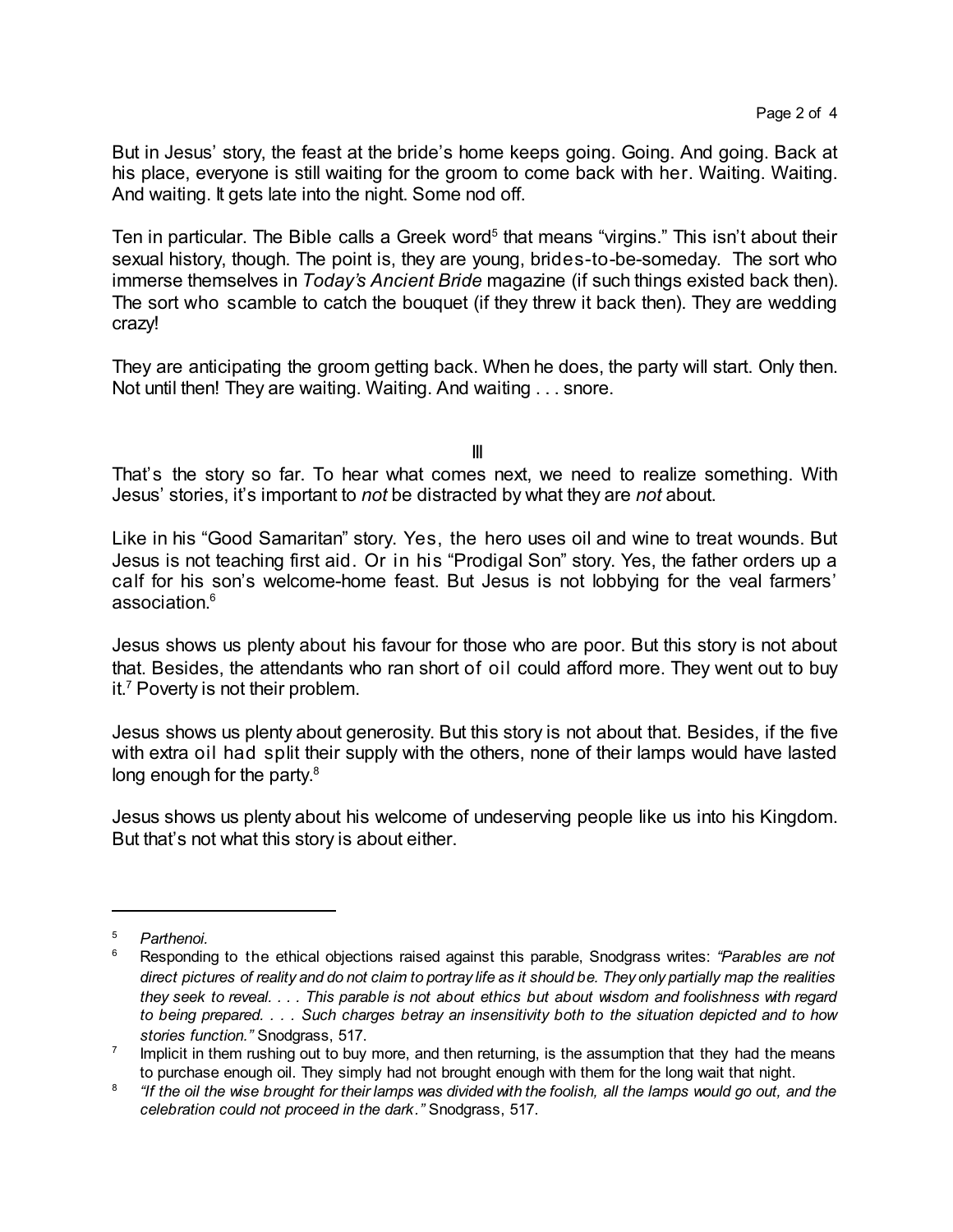This story is about keeping ready, while waiting a long, long time, for something we are anticipating.

 $\mathsf{N}$ 

Waiting and anticipating.

Waiting for God to make things right, in this world that's too often so wrong. Are you waiting for it? Anticipating it?

Waiting for God to finally break you fully-free from temptations that dangle in front of you or desires that trap you? Free from your habits of injustice or indifference? Free from your patterns of resentment or fear? From your addictions to behaviours, or substances, or ways of thinking? Are you waiting for it? Anticipating it?

Waiting for when God turns to victims, vindicates and restores them. Waiting for when God turns to tyrants, overthrows *and* redeems them. For when God reconciles families. For when women never need fear men, and men never feel a need to dominate women. Are you waiting for it? Anticipating it?

Waiting for God's peace to break out — among nations, between religions, within communities, in homes. Are you waiting for it? Anticipating it?

Waiting for God to still storms. Waiting for God to burst desert lands with fertility. Waiting for God to make humanity flourish and creation rejoice. Are you waiting for it? Anticipating it?

Waiting for God's party. When everyone — past, present and future — gets to pull their chairs up to the feast, gets to join in the dance, and gets to laugh into the night. Are you waiting for it? Anticipating it?

Jesus wants us to imagine. So he tells this story about when he comes back, about when the Groom returns, about when God breaks Heaven's Kingdom out upon Earth.

If you are anticipating it, and waiting for it, and waiting and waiting . . . then you can imagine this story, with Jesus.

 $\vee$ 

You know the cliché: crazy Christians proclaiming, *"The End is near! Jesus is coming back soon!"*

Know who is crazier? Jesus' people who believe *"The End is far! Jesus the Groom is coming back . . . we're pretty sure . . . eventually . . . we're anticipating it . . . God knows the world needs him . . . we need him . . . it's been a long, long time, though . . . the night is dragging along . . . we're tired . . . waiting . . . waiting . . . and waiting. . . ."*